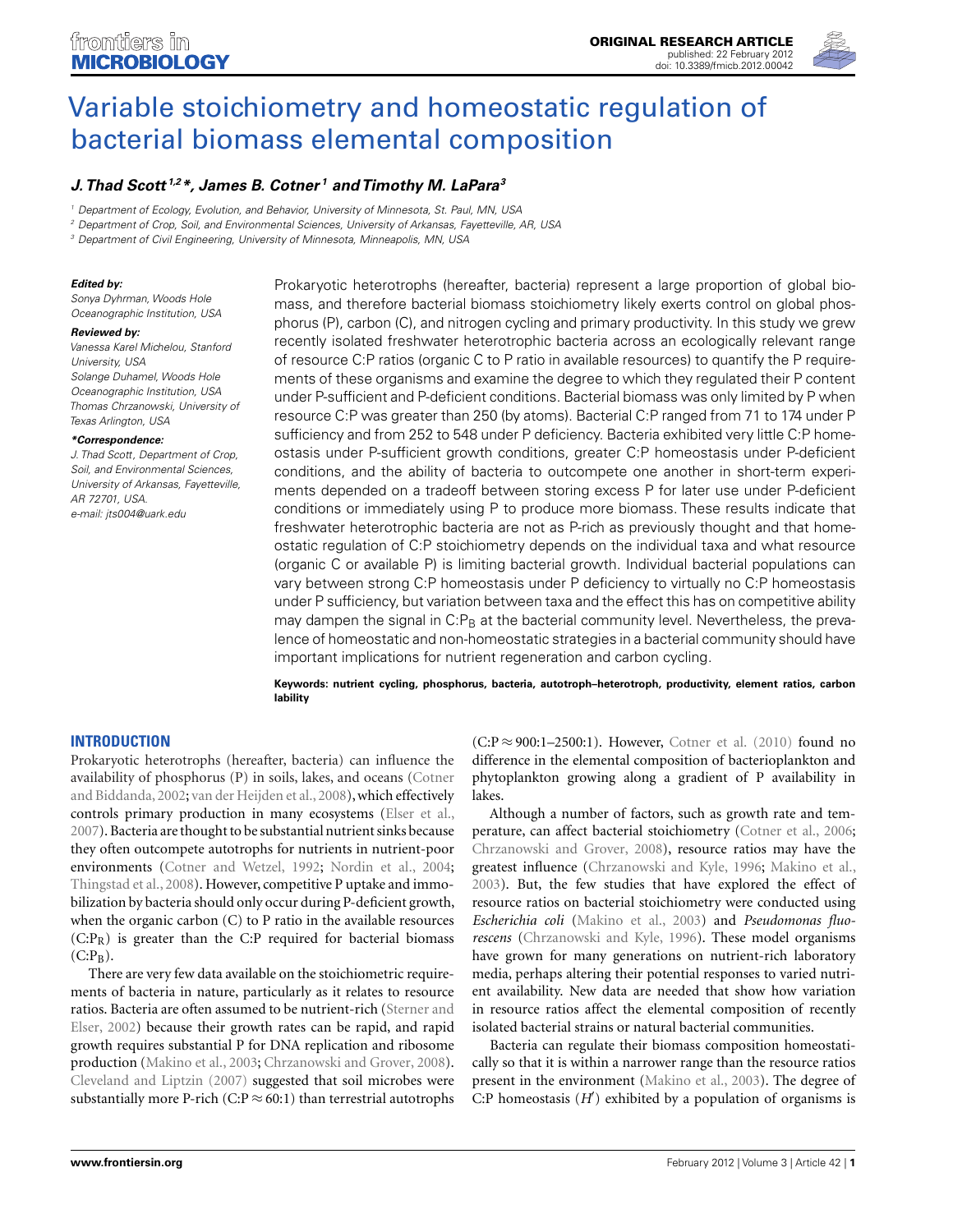<span id="page-1-0"></span>derived from the equation:

$$
H' = \frac{1}{m}
$$

where *m* is the slope of log C:P<sub>R</sub> versus log C:P<sub>B</sub> scatterplot.  $H' \gg 1$ represents strong elemental homeostasis and suggests that a population is controlling  $C: P_B$  in a much more narrow range than the variability occurring in C:P<sub>R</sub>. Conversely,  $H \approx 1$  represents weak or no elemental homeostasis and suggests that the  $C: P_B$  of a population is effectively identical to  $C: P_R$  [\(Sterner and Elser,](#page-7-0) [2002\)](#page-7-0).

The C:P homeostasis, or the lack thereof, in bacteria should influence the fate of these elements in the environment (**Figure 1**). For example, strong homeostasis at a low  $C.P<sub>B</sub>$  by bacteria would be an excellent strategy for rapid growth when P is abundant, but would require that these organisms slow or halt growth while waiting for available P during P deficiency, thereby decreasing their growth efficiency (BGE; ratio of bacterial biomass production to respiration). Conversely, weak homeostatic regulation of  $C: P_B$  by bacteria would result in more biomass production per unit P during P deficiency, allowing bacteria to maintain a relatively high BGE, but during P sufficiency growth efficiency would decrease due to a low C: $P_B$ . However, weak C: $P_B$  homeostasis would enable bacteria to accumulate P during P sufficiency. Quantifying these patterns of bacterial stoichiometry is fundamental to understanding how bacterial P immobilization or mineralization may affect ecosystem functions, such as primary production, on a global scale. The objective of this study was to quantify the C:P stoichiometry of heterotrophic bacteria across a range of ecologically relevant resource C:P ratios. We combined stoichiometric theory with continuous culture growth of recently isolated bacteria to determine the relative P composition of bacterial cells and the degree to which bacteria regulate their elemental composition homeostatically.



represents a 1:1 relationship between resource C:P and bacterial C:P. The horizontal solid line indicates strict homeostatic regulation of C:P by bacteria ( $H \gg 1$ ) and the dashed line indicates weak homeostatic control of C:P by bacteria ( $H' \approx 1$ ). BGE, bacterial growth efficiency and NUE, nutrient use efficiency.

# **MATERIALS AND METHODS**

#### **BACTERIAL ISOLATIONS, CULTURE CONDITIONS, AND GROWTH RATES**

Bacterial strains were isolated from several freshwater lakes in MN and VA, USA. Bacterial cultures were established by first streaking water samples onto undefined culture media (Difco nutrient agar, cellulose + Difco nutrient agar, or LB agar). Individual colonies were harvested from plates after visible growth had developed and transferred onto a new plate. This process was repeated two to three times in order to isolate individual bacterial strains. Bacterial isolates were identified by 16S rRNA gene sequences as described previously [\(Ghosh and LaPara, 2007\)](#page-7-0). Briefly, genomic DNA was purified from each bacterial strain and used as template for PCR targeting the nearly complete 16S rRNA gene using primers 8F (5 -AGA GTT TGA TCC TGG CTC AG-3 ) and 1522R (5 -AAG GAG GTG ATC CAG CCG CA-3 ). These PCR products were then purified using a GeneClean II kit (MP Biomedicals; Irvine, CA, USA) and used as template for nucleotide sequence analysis using primers 338F (5 -ACT CCT ACG GGA GGC AGC AG-3 ) and 907R (5 -CCG TCA ATT CCT TTR AGT TT-3 ). Sequencing was performed at the Advanced Genetic Analysis Center at the University of Minnesota using an ABI 3100 Genetic Analyzer (Applied Biosystems, Foster City, CA, USA). Consensus sequences from bi-directional sequence information were then compared with sequences obtained from the GenBank database using the BLASTN program [\(Benson et al.](#page-6-0), [1999\)](#page-6-0) in order to determine the phylogenetic affiliation of the isolate.

Isolates were transferred to plates containing defined, P-rich  $(C:P = 10)$  culture media [\(Tanner, 2007](#page-7-0)), then grown to their maximum density on the same media in liquid form. Stock samples were collected from these liquid cultures and stored at −80˚C with 15% glycerol. Prior to experiments, a single isolate stock was thawed and streaked onto a plate containing P-rich, defined culture media. Cultures were grown at 25˚C until there was visible growth and then refrigerated for no more than 90 days. Although we isolated over 100 strains, we chose six isolates for experimentation that were phylogenetically diverse. These six isolates represented five genera from three different bacterial phyla. For all experiments, a single colony was extracted from a plate and grown for 24–36 h in defined, P-rich  $(C:P = 10)$ , liquid media. One milliliter of this liquid culture was then used to seed continuous cultures (100 ml chemostats). The use of continuous culture chemostats allowed us to control the growth rates of organisms in an ecologically relevant range. Prior to experiments, the maximum growth rate ( $\mu_{\text{max}}$ ) of individual strains on P-rich defined media was determined by measuring the change in biomass [measured as optical density (O.D.) at 600 nm] of batch cultures over a 24- to 36-h period.

## **CHEMOSTAT EXPERIMENTS**

A replicated chemostat experiment was conducted using one isolate (*Arthrobacter* sp.) to determine the degree of variability in biomass [measured as particulate carbon (PC) from cultures], bacterial phosphorus [measured as particulate phosphorus (PP) from cultures], and  $C.P<sub>B</sub>$  (molar ratio of PC and PP) at three discrete levels  $C: P_R$ . Experiments were conducted in a temperature controlled room at 25˚C. The dissolved organic C concentration of culture media was kept constant (27 mM C from glucose) across all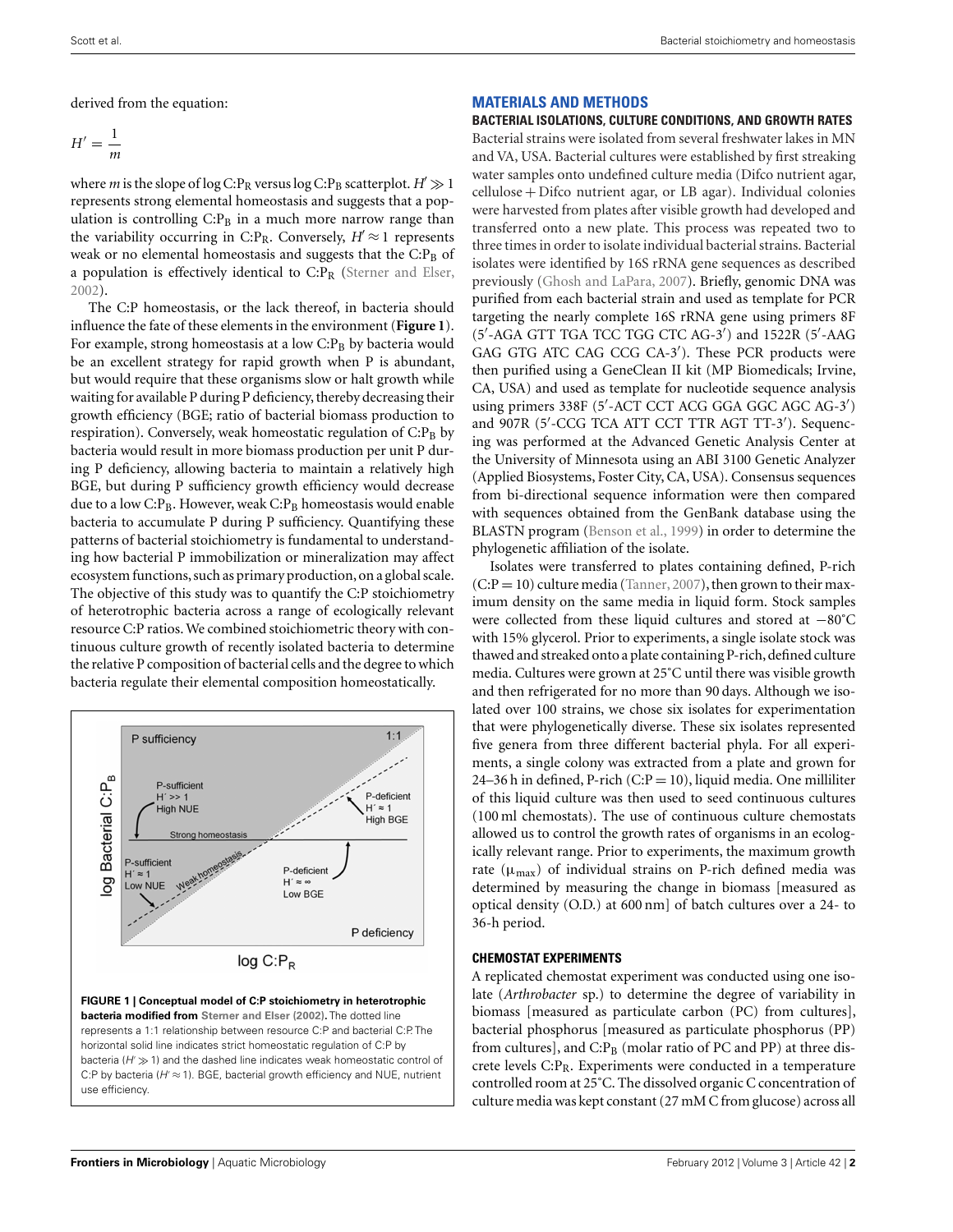treatments but the P concentration of the culture media was modified to achieve C:P<sub>R</sub> of 10 ( $n = 4$ ), 100 ( $n = 4$ ), and 1000 ( $n = 5$ ). Dilution rates of all chemostats were set at 25%  $\mu_{\text{max}}$  (0.1 h<sup>-1</sup> for *Arthrobacter* sp.). Filtered air was continuously pumped into chemostats to aerate and homogenize cultures. Experimental conditions were maintained until biomass (measured O.D. of chemostat effluent) was stable for 24 h,which resulted in experiments that lasted between 4 and 6 days and provided 5–15 complete flushes of the chemostats. Duplicate culture samples from each chemostat were vacuum filtered (<250 mmHg) onto pre-combusted GF/F filters for PC analyses and onto acid-washed GF/F filters for PP analysis. PC was measured on a Perkin Elmer Elemental Analyzer 2400 CHN. PP was measured colorimetrically with molybdenum blue (APHA 2005) following acid-persulfate digestion.

Six different unreplicated P-gradient experiments were conducted with each of the six bacterial isolates (population Pgradient experiments), where populations of the individual isolates were grown across a gradient of P concentrations. The P concentration of defined liquid culture media was modified to achieve C:P<sub>R</sub> ratios of 10, 25, 50, 100, 250, 500, 750, 1000, 2500, and 5000 based on the expected maximum range of variability in nature [\(Makino et al., 2003](#page-7-0)). Chemostat dilution rates were set at 25%  $\mu_{\text{max}}$  for each isolate and operated and sampled as described above.

A P-gradient experiment was also conducted using a mixedculture of *Arthrobacter* sp. and *Flavobacterium* sp.-51 (mixedculture P-gradient experiment). The experimental gradient and experimental procedure was identical to the population P-gradient experiments except that equivalent amounts of both bacterial isolates were used to inoculate the chemostats simultaneously. The equivalent amounts of *Arthrobacter* sp. and *Flavobacterium* sp.-51 cultures were derived by adjusting the seed volumes based on the O.D. of each of the pure isolate liquid cultures at the time of seeding in order to achieve equally weighted initial biomass of both isolates. In addition to the C and P measurements from mixedculture experiments, we also measured the relative abundance of each bacterial strain using amplified ribosomal DNA restriction analysis (ARDRA) as described by [Fernandez et al.](#page-7-0) [\(1999](#page-7-0)). Briefly, genomic DNA was extracted and purified as described above. PCR was then used to amplify a fragment of the 16S rRNA gene using primers 8F and 907R. These PCR products were purified (GeneClean II) and digested with *Mse*I restriction enzyme. Digested DNA was then resolved on 1.5% agarose gels stained with ethidium bromide and compared results obtained from pure cultures (as positive controls).

# **STATISTICAL ANALYSES**

The effects of varying  $C: P_R$  on bacterial biomass as PC, bacterial  $P$  (PP), and C: $P_B$  in the replicated experiment were tested with a one-way ANOVA's using PROC GLM in SAS 9.1 (SAS, 2003). Differences among individual means were tested using the REGWQ multiple comparison procedure controlling family wise error at  $\alpha = 0.05$ . The effect of varying C:P<sub>R</sub> on bacterial biomass as PC in the gradient experiments was assessed across all isolates with a one-way ANOVA using PROC GLM in SAS (SAS 2003). Differences among mean bacterial biomass across  $C: P_R$  were tested using the REGWQ multiple comparison procedure controlling family wise error at  $\alpha = 0.05$ . The effect of varying C:P<sub>R</sub> on bacterial phosphorus (PP) in the gradient experiments was assessed across all isolates with regression analysis by fitting an exponential decay function to mean PP data for all isolates.

Data from these experiments were also separated into Psufficient and P-deficient cultures based on the results of the bacterial biomass ANOVA and a visual inspection of the  $C: P_R$ versus C:P<sub>B</sub> scatterplot. A two-way ANOVA was conducted to examine if differences in  $C: P_B$  were caused by differences among isolates or differences in P availability (P-sufficient or P-deficient), or if there was a significant interaction between sources of variation. Differences among mean  $C: P_B$  were tested when omnibus *F*-tests were statistically significant at  $\alpha = 0.05$  using the REGWQ multiple comparison procedure controlling family wise error at  $\alpha = 0.05$ .

The relationship between log  $C: P_R$  and log  $C: P_B$  for all cultures was quantified using locally weighted regression (LOESS) in Sigma Plot 10.0 with a sampling proportion of 0.5 and a first order polynomial function (Systat Software, Inc., San Jose, CA, USA). When this relationship appeared linear across the entire range of  $C: P_R$ , a linear regression was fit to the entire dataset using PROC GLM in SAS 9.1 (SAS 2003). In instances when the relationship between  $\log$  C:P<sub>R</sub> and  $\log$  C:P<sub>B</sub> was not linear across the entire range of  $C.P_R$ , separate linear regressions were generated between  $\log$  C:P<sub>R</sub> and  $\log$  C:P<sub>B</sub> for P-sufficient and P-deficient cultures using PROC GLM in SAS 9.1 (SAS 2003). The degree of  $C: P_B$  homeostasis  $(H')$  exhibited by each isolate was calculated as described previously using the slope from the appropriate linear regression equations. The C:P threshold element ratio (TER) for each isolate,which approximates the element ratio at which organisms transition between C and P limitation, was estimated as the value at which  $C: P_B$  was approximately equal to  $C: P_R$  according to the LOESS regression between log  $C: P_R$  versus log  $C: P_B$ . The C:P reported here is an underestimate of the actual C:P TER of an organism because it focuses on the C requirements for biomass and ignores the C requirements for metabolism.

# **RESULTS**

## **POPULATION STOICHIOMETRY EXPERIMENTS**

*Arthrobacter* sp. biomass (as PC) in chemostats was not different among different C:P<sub>R</sub> when C:P<sub>R</sub> was  $\leq$ 100, but was 6× lower when C:P<sub>R</sub> was 1000 ([Figure 2A](#page-3-0)). Arthrobacter sp. P content in chemostats with  $C:P_R = 10$  were  $6 \times -60 \times$  greater than *Arthrobacter* sp. P content in chemostats with  $C: P_R = 100$  and 1000, respectively ([Figure 2B](#page-3-0)). Arthrobacter sp. C:P<sub>B</sub> increased with increasing  $C: P_R$ , but the response of  $C: P_B$  to changing  $C: P_R$ was not 1:1 (**[Figure 2C](#page-3-0)**).

The biomass of all bacterial cultures (as PC) in P-gradient experiments was highest when C: $P_R$  was  $\leq$ 250, and exhibited a monotonic decrease with increasing  $C: P_R$  above this threshold (**[Figure 3A](#page-4-0)**). Bacterial P content of all isolates decreased exponentially across the entire range of C:PR (**[Figure 3B](#page-4-0)**). Substantial variability existed in  $C: P_B$  across all isolates.  $C: P_B$  was always greater than C: $P_R$  in cultures grown at C: $P_R < 250$ , and C: $P_B$  was always less than C:P<sub>R</sub> in all isolate cultures grown at C:P<sub>R</sub>  $>$  250 (**[Figure 3C](#page-4-0)**). All but one isolate (*Flavobacterium* sp.-51) had a C:P<sub>B</sub> value less than C:P<sub>R</sub> when grown at C:P<sub>R</sub> = 250. The mean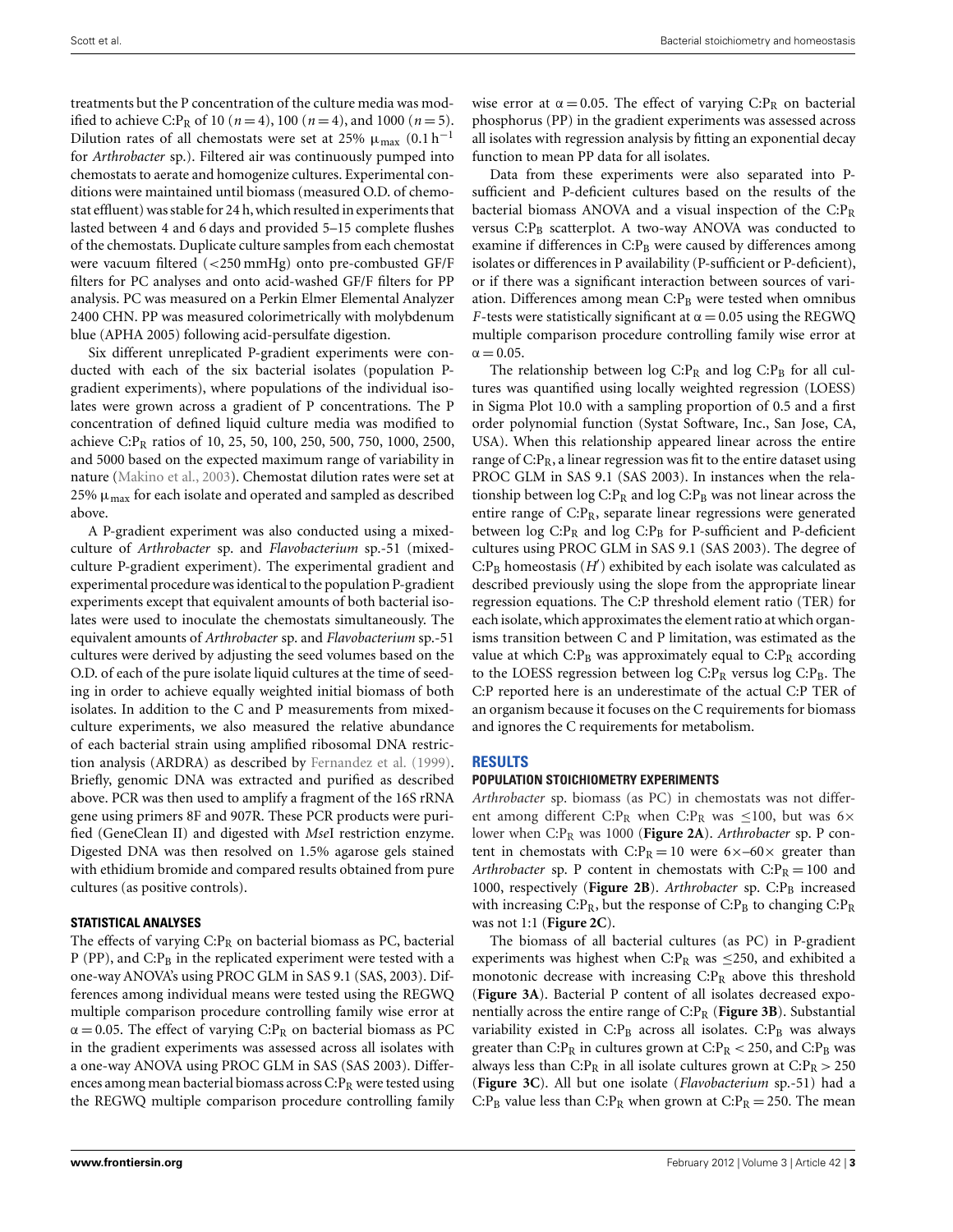<span id="page-3-0"></span>

C:P TER for all the isolates combined was 233. Two-way ANOVA revealed no difference in C:P<sub>B</sub> between different isolates ( $F = 1.52$ ;  $p = 0.2036$ ) and no interaction between isolate and P availability  $(F = 1.26; p = 0.3014)$ . However, mean C:P<sub>B</sub> in P-sufficient cultures (101  $\pm$  72.3) was 4× lower than mean C:P<sub>B</sub> in P-deficient cultures  $(438 \pm 278; F = 36.8; p < 0.0001)$ .

The relationship between log C:P<sub>R</sub> and log C:P<sub>B</sub> in *Arthrobacter* sp. and *Cellvibrio gilvus* was approximately linear, and the slope of the best fit line was relatively shallow across the entire range of C:PR (**[Figure 3D](#page-4-0)**). This indicates that*Arthrobacter* sp. and*C. gilvus* exhibited weak homeostatic regulation of  $C: P_B$  during both P sufficiency and P deficiency (**[Figure 3D](#page-4-0)**). In contrast, the relationship between log C:P<sub>R</sub> and log C:P<sub>B</sub> in *Flavobacterium* sp.-64 and *Cellulomonas cellulans* was non-linear across the entire range of C:P<sub>R</sub> ([Figure 3E](#page-4-0)). During P sufficiency, log C:P<sub>B</sub> of *Flavobacterium* sp.-64 and *C. cellulans* increased almost proportionately (i.e.,

slope ∼ 1) with log C:P<sub>R</sub>. However, the slope of this line decreased dramatically for both *Flavobacterium* sp.-64 and *C. cellulans* during P deficiency. This pattern indicates that *Flavobacterium* sp.-64 and *C. cellulans* exhibited virtually no homeostasis during P sufficiency but weak homeostasis during P deficiency (**[Figure 3E](#page-4-0)**). The relationship between  $\log C: P_R$  and  $\log C: P_B$  in *Flavobacterium* sp. 51 and*Aeromonas* sp. was also non-linear across the entire range of C:PR (**[Figure 3F](#page-4-0)**). During P sufficiency, log C:PB of *Flavobacterium* sp.-51 and *Aeromonas* sp. increased almost proportionately (i.e., slope  $\sim$  1) with log C:P<sub>R</sub>. However, the slope of this line decreased to almost zero for both *Flavobacterium* sp.-51 and *Aeromonas* sp. during P deficiency. This pattern indicates that *Flavobacterium* sp.-51 and *Aeromonas* sp. exhibited virtually no homeostasis during P sufficiency but exceptionally strong homeostasis during P deficiency (**[Figure 3F](#page-4-0)**).

## **MIXED-CULTURE STOICHIOMETRY EXPERIMENT**

The mixed-culture of *Arthrobacter* sp. and *Flavobacterium* sp.- 51 exhibited weak homeostatic regulation of  $C: P_B$  during P sufficiency, but strong homeostasis during P deficiency (**[Figure 4](#page-5-0)**). The C:P<sub>B</sub> of this mixed-culture resembled the C:P<sub>B</sub> of *Arthrobacter* sp. during P sufficiency, but more closely resembled the C:P<sub>B</sub> of *Flavobacterium* sp.-51 during P deficiency. Cultivationindependent community analysis using ARDRA confirmed that *Arthrobacter* sp. dominated the mixed-culture when  $C: P_R < 250$ ( $\log C: P_R < 2.4$ ), but *Flavobacterium* sp.-51 dominated the mixedculture when  $C: P_R \geq 250$  (log  $C: P_R \geq 2.4$ ; **[Figure 4](#page-5-0)**).

# **DISCUSSION**

Phosphorus immobilization or mineralization by bacteria can have profound effects on ecosystem functions such as primary productivity [\(Cotner and Biddanda, 2002](#page-6-0); [van der Heijden et al.,](#page-7-0) [2008\)](#page-7-0). However, other than simple experiments using *E. coli* [\(Makino et al.](#page-7-0), [2003\)](#page-7-0) and *P. fluorescens* [\(Chrzanowski and Kyle,](#page-6-0) [1996\)](#page-6-0), the biological stoichiometry of bacteria, which controls the balance P immobilization and mineralization in microbial heterotrophs, has been largely ignored. The reasons that it has been ignored is due to the difficulty of measuring bacterial stoichiometry in natural systems, and the notion that bacteria in nature are both nutrient-rich and relatively invariant in nutrient content. The traditional paradigm of bacterial stoichiometry has been that bacteria are P-rich, with C:P ratios ranging from 15 to 70 [\(Tuomi et al., 1995](#page-7-0); [Vadstein, 2000\)](#page-7-0), and that bacteria regulate their elemental composition homeostatically within a relatively narrow range [\(Makino et al.](#page-7-0),[2003\)](#page-7-0).More recent studies have indicated that bacteria may actually be much less P-rich than previously thought [\(Gundersen et al., 2002;](#page-7-0) [Løvdal et al., 2007](#page-7-0); [Cotner et al.](#page-6-0), [2010](#page-6-0)). Our study indicates that P-limited bacteria are neither P-rich nor are bacteria invariant in nutrient content. Rather, the elemental composition of bacteria can vary substantially depending on what element (carbon or phosphorus in this study) is limiting growth and the growth strategies of individual bacteria that are dominant (elemental homeostasis or non-homeostasis).

If bacteria in nature were always P-rich, as has been suggested from experiments with model organisms [\(Chrzanowski and Kyle,](#page-6-0) [1996;](#page-6-0) [Makino et al.](#page-7-0), [2003](#page-7-0)), taxa should be P-limited when  $C: P_R$ ratios are >50–100. Our results show that a decrease in bacterial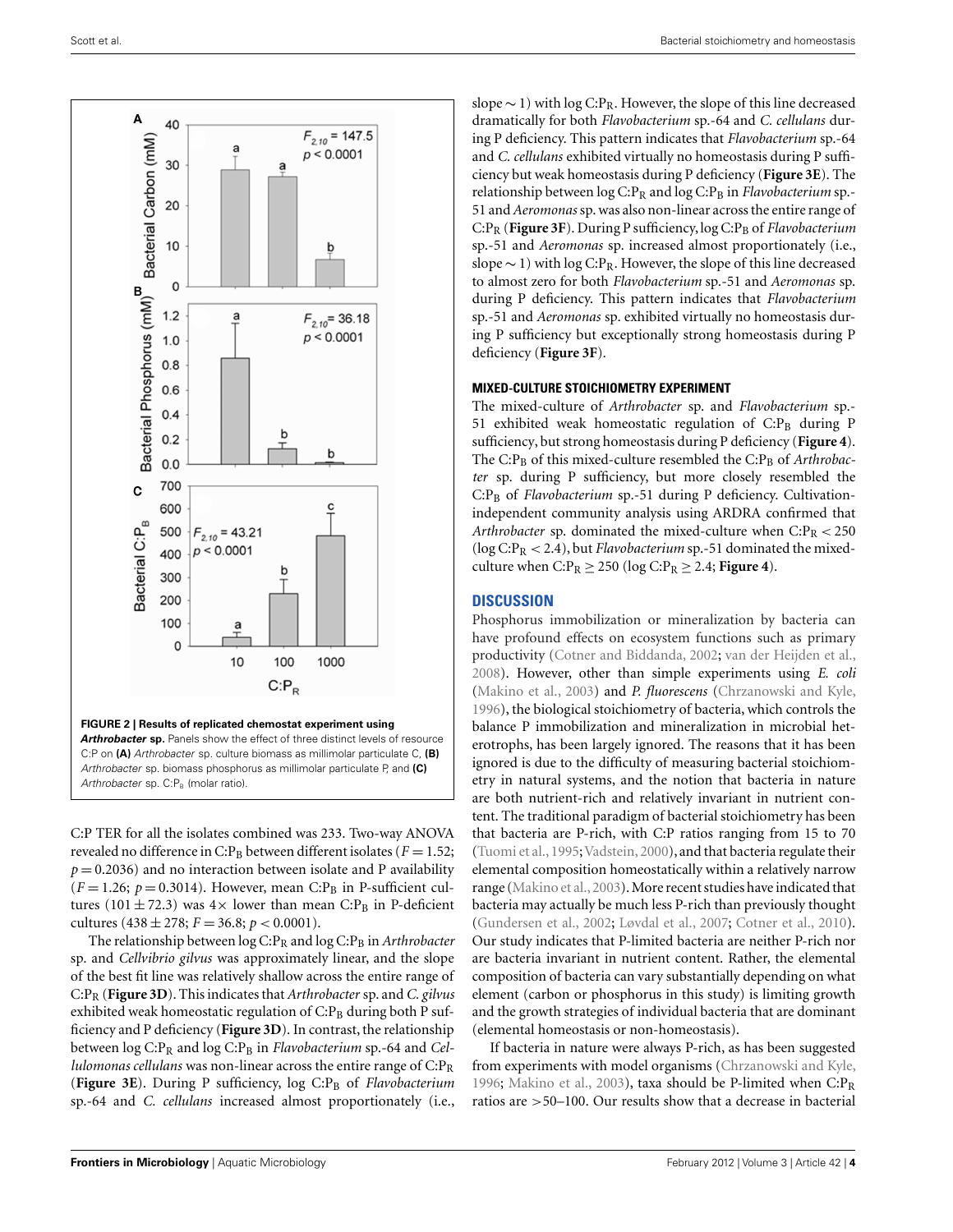<span id="page-4-0"></span>

biomass occurred only when  $C: P_R > 250$ , suggesting that cellular bacterial demand for P can be much lower than is often assumed. Furthermore, bacterial P content decreased rapidly with increasing  $C: P_R$ , which means that bacterial  $C: P_B$  was always greater than C:P<sub>R</sub> when C:P<sub>R</sub> < 250 and less than C:P<sub>R</sub> when C:P<sub>R</sub>  $\geq$  250. This shows that the stoichiometry of individual bacterial populations is somewhat flexible with regard to P demand. Mean  $C: P_B$  in Psufficient cultures (101  $\pm$  72.3) was 4× lower than mean C:P<sub>B</sub> in P-deficient cultures (438  $\pm$  278), and C:P<sub>B</sub> in some of the Plimited cultures was >500:1, providing further evidence that these organisms could grow with very little P in biomass.

Four of the six bacterial isolates in this study accumulated excess P under P-sufficient conditions, i.e., non-homeostasis, while the other two strains generated biomass proportionally to P availability under P sufficiency, thereby demonstrating  $C: P_B$ homeostasis. Conversely, four of the six isolates exhibited weak  $C: P_B$  homeostasis under P deficiency while two others exhibited

very strict C:P<sub>B</sub> homeostasis during P deficiency. Several mechanisms have been documented that could explain these patterns. First, bacteria that were non-homeostatic during P sufficiency may have ac[cumulated excess P in polyphosphates \(](#page-7-0)Kulaev and Kulakovskaya, [2000\)](#page-7-0) in order to fuel short-term growth or even increase their motility and survival when P is much less available [\(Thomas and O'Shea](#page-7-0), [2005\)](#page-7-0). Bacteria exhibiting weak homeostasis during P deficiency may have modified  $C: P_B$  by increasing their cell size along one axis in order to increase P affinity and decrease grazing pressure without changing their cell quota [\(Thingstad et al., 2005\)](#page-7-0). Alternatively, these organisms could increase their cellular P acquisition machinery, which are composed of P-poor biochemicals [\(Klausmeier et al., 2004\)](#page-7-0), or even substitute sulfur or nitrogen for P into lipids in order to use the replaced P for sustained growth, similar to what has been demonstrated in some marine picocyanobacteria [\(Van Mooy et al.,](#page-7-0) [2009\)](#page-7-0).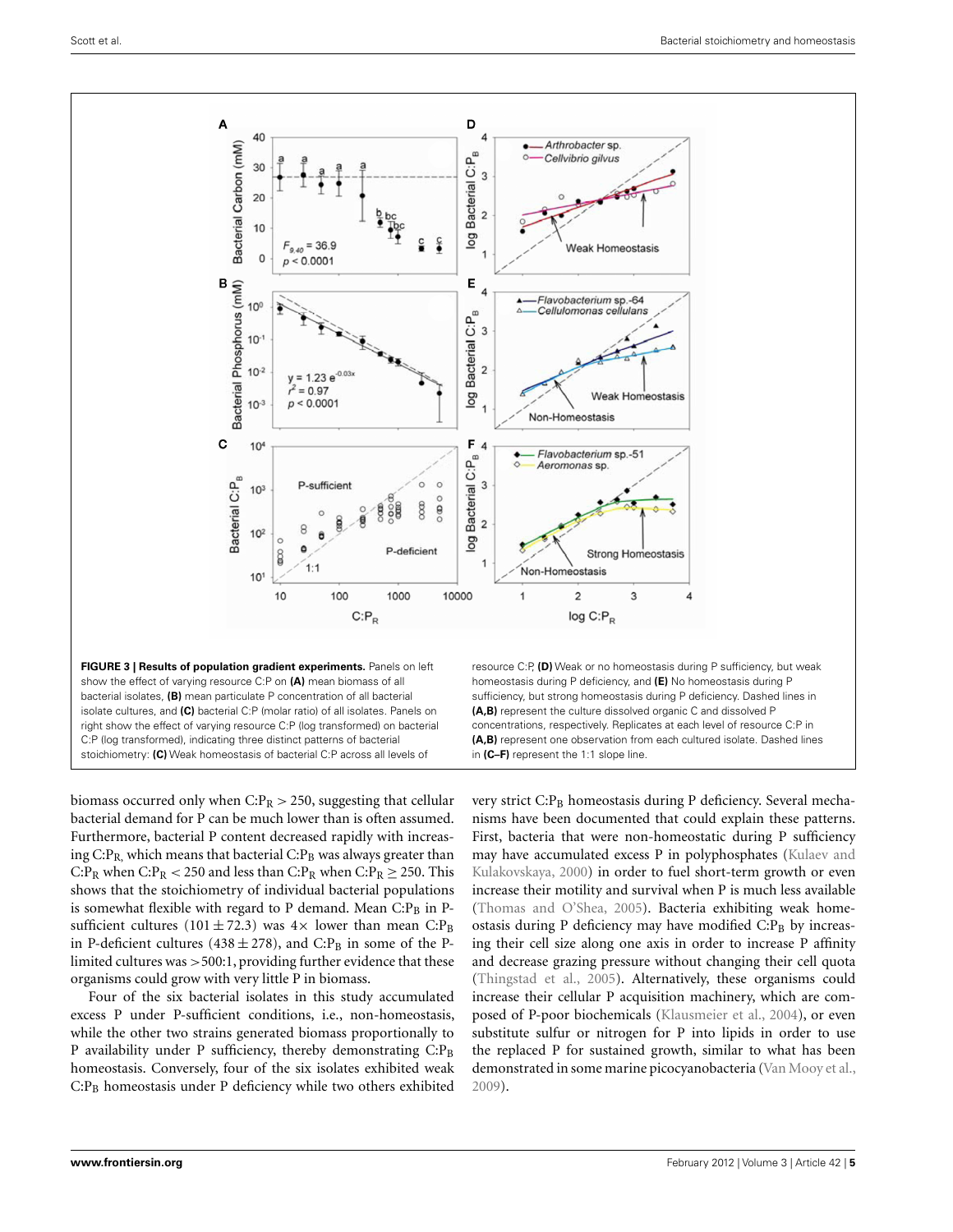<span id="page-5-0"></span>



(filled circles) and Arthrobacter sp. (red line) and Flavobacterium sp.-51 (green line) individually. **(D)** Shows results of amplified ribosomal DNA restriction analysis (ARDRA) for each of the treatments in the mixed-culture experiment and the reference migrations of Arthrobacter sp. and Flavobacterium sp.-51.

 $\overline{4}$ 

The different stoichiometric patterns exhibited among bacterial isolates could represent an important ecological tradeoff. For example, *Arthrobacter* sp. and *C. gilvus* remained weakly homeostatic under P sufficiency (i.e., when  $C: P_R < 245$  or  $< 263$ , respectively; **[Figure 3D](#page-4-0)**). Based on this evidence, stoichiometric theory (**[Figure 1](#page-1-0)**) tells us that *Arthrobacter* sp. and *C. gilvus* likely become net P mineralizers when C:P<sub>R</sub> is less than  $\sim$  250. In contrast, *Flavobacterium* sp.-51 and *Aeromonas* sp. were non-homeostatic when P was sufficient and effectively accumulated excess P when C:PR was <302 or <155, respectively (**[Figure 3F](#page-4-0)**). Interestingly, *Flavobacterium* sp.-51 and *Aeromonas* sp. were strongly homeostatic during P deficiency (**[Figure 3F](#page-4-0)**), but *Arthrobacter* sp. and *C. gilvus* remained weakly homeostatic during P deficiency (**[Figure 3D](#page-4-0)**). Therefore, a tradeoff may exist whereby organisms which are very strictly homeostatic during P deficiency must accumulate excess P (i.e., no homeostasis) during P sufficiency. On the other hand, a more flexible organism during P deficiency (i.e., weak homeostasis) may not need to accumulate excess P during P sufficiency and thereby use the available P to build more biomass and keep their  $C: P_B$  elevated. Of course, the temporal frequency and duration of transitions between P sufficiency and P deficiency may determine which stoichiometric growth strategy is favored in nature, which would have an important effect on P cycling rates in nature.

If maximizing C:P were a fitness goal of bacterial populations, homeostatic bacteria should be favored during P sufficiency (low C:PR) and non-homeostatic bacteria should be favored under P deficiency (high C:PR) because more biomass is accumulated per unit P in both cases (**[Figure 1](#page-1-0)**). However, the results from the mixed-culture experiment showed that the more homeostatic bacteria dominated at both low C:PR, i.e., C limitation (*Arthrobacter* sp.), and high C:PR, i.e., P limitation (*Flavobacterium* sp.-51;

**Figure 4**). This caused the mixed-culture to behave more homeostatically than individual strains, which is in contrast to theoretical predictions [\(Danger et al.](#page-7-0), [2008\)](#page-7-0). However, it is possible that *Flavobacterium* sp.-51 used P stored during P sufficiency (initial growth phase in chemostats) to outcompete *Arthrobacter* sp. during short-term P deficiency experienced in these chemostat experiments. Long periods of P deficiency in nature would probably overextend the ability of P accumulating bacteria to use stored P for growth. Therefore, less homeostatic bacteria should dominate under long-term P deficiency because they create more biomass per unit P than more homeostatic organisms, which supports the notion that bacterial communities in nature exhibit weak homeostasis in elemental composition [\(Makino and Cotner, 2004;](#page-7-0) [Danger et al.](#page-7-0), [2008\)](#page-7-0).

The patterns of bacterial stoichiometry observed in this study help explain why bacteria are so effective at acquiring P relative to autotrophs in P-limited ecosystems [\(Cotner and Wetzel,](#page-7-0) [1992;](#page-7-0) [Nordin et al.](#page-7-0), [2004](#page-7-0)). Short-term labile organic C supplements in soils [\(Dunn et al., 2006\)](#page-7-0), lakes [\(Stets and Cotner,](#page-7-0) [2008\)](#page-7-0), and oceans [\(Thingstad et al., 2008\)](#page-7-0) can decrease primary production due to bacterial competition for limiting nutrients, which is consistent with our observation of P accumulation by non-homeostatic bacteria during P sufficiency. However, C:PR depends not only on the absolute C and P concentrations, but also on the relative lability of organic C. Labile carbon and microbial biomass generally decrease together with increased distance from the plant rhizosphere [\(Kennedy, 1998\)](#page-7-0), and bacteria respond more effectively to pulses of phytoplankton-derived C than pulses of allochthonous C in the aquatic environment [\(McCallister and del Giorgio](#page-7-0), [2008](#page-7-0)). This suggests that locations or periods of high primary productivity could increase the realized  $C: P_R$  for bacteria and effectively induce competitive P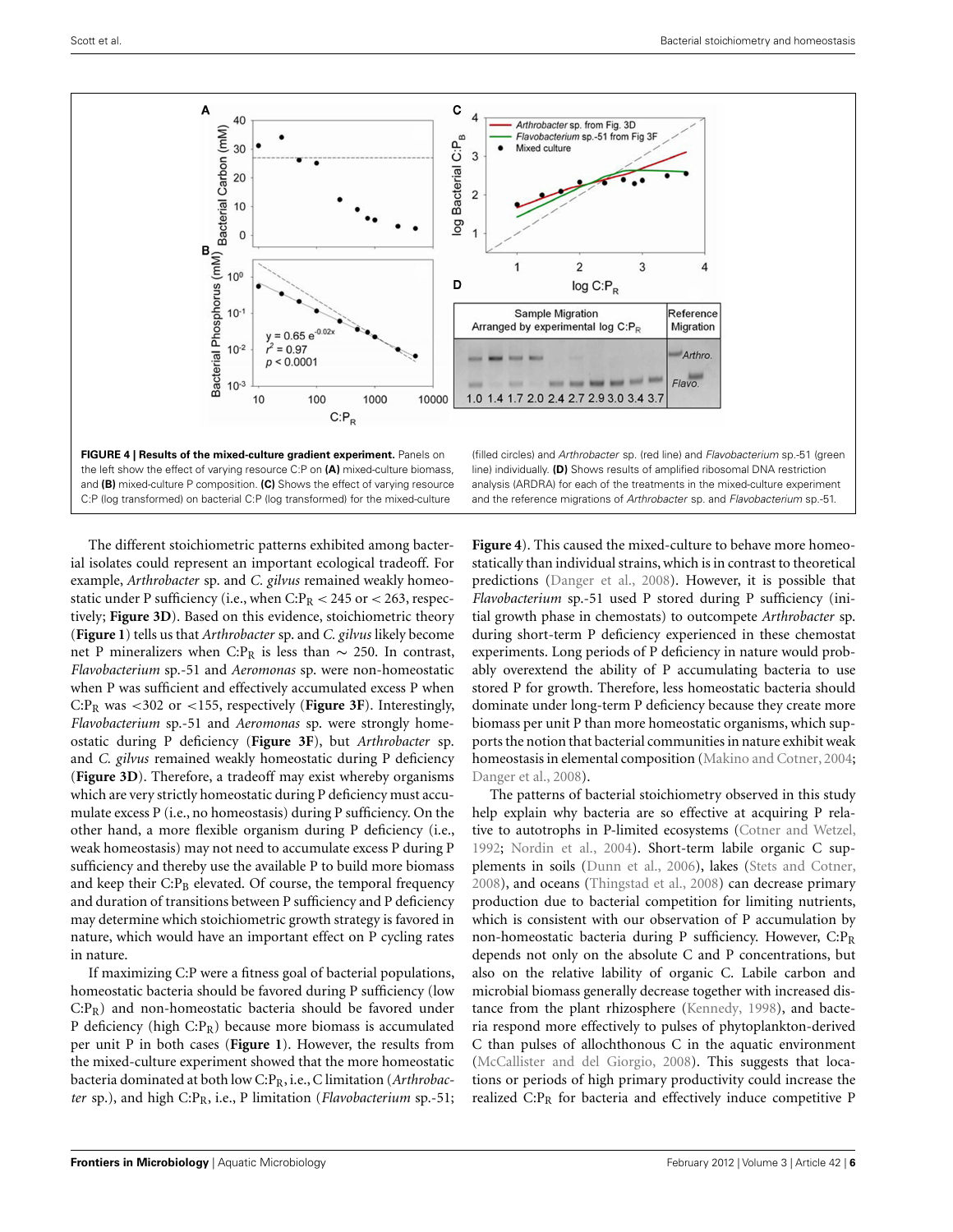| <b>Bacterium</b>                     | Dilution rate $(h^{-1})$ | H'                  |                    | TER (C:P)       | <b>Mean Bacterial C:P</b> |                    |
|--------------------------------------|--------------------------|---------------------|--------------------|-----------------|---------------------------|--------------------|
|                                      |                          | <b>P-sufficient</b> | <b>P-deficient</b> |                 | <b>P-sufficient</b>       | <b>P-deficient</b> |
| Arthrobacter sp. <sup>1</sup>        | 0.10                     | 1.99                | 1.99               | 245             | $121 + 80$                | $548 + 448$        |
| Cellvibrio gilvus <sup>1</sup>       | 0.05                     | 3.61                | 3.61               | 263             | $174 \pm 96$              | $379 \pm 143$      |
| Vibrio splendidus <sup>2</sup>       | 0.02                     | $\infty^5$          | 3.13 <sup>5</sup>  | 2415            | $217 + 50^{5}$            | $283 \pm 103^{5}$  |
| Cellulomonas cellulans <sup>1</sup>  | 0.06                     | 1.66                | 3.74               | 138             | $82 \pm 66$               | $252 \pm 80$       |
| Flavobacterium sp.-64 <sup>1</sup>   | 0.05                     | 1.65                | 1.90               | 162             | $77 + 56$                 | $542 + 412$        |
| Pseudomonas fluorescens <sup>3</sup> | $0.03 - 0.09$            | 5.17 <sup>6</sup>   |                    | 70 <sup>7</sup> | $40^{8}$                  | 178 <sup>8</sup>   |
| Flavobacterium sp.-51 <sup>1</sup>   | 0.06                     | 1.40                | 14.7               | 302             | $84 \pm 65$               | $451 \pm 150$      |
| Aeromonas sp. <sup>1</sup>           | 0.05                     | 1.47                | 26.3               | 155             | $71 + 48$                 | $265 \pm 67$       |
| Escherichia coli <sup>4</sup>        | $0.5 - 1.5$              | $\infty^6$          |                    | 50 <sup>7</sup> | $55^{8}$                  | $55^{8}$           |

<span id="page-6-0"></span>**Table 1 | Chemostat dilution rates with defined media, homeostasis values (***H* = **1/***m* **where** *m* **is the slope of the resource C:P versus bacterial C:P in log–log space) for P-sufficient and P-deficient cultures, and estimated C:P threshold element ratios (TER) for various heterotrophic bacteria.**

Homeostasis values for E. coli and P. fluorescens derived from literature data could only be estimated across all levels of resource C:P.

1 This study.

[2Løvdal et al. \(2007\)](#page-7-0).

3Chrzanowski and Kyle (1996).

[4Makino et al.](#page-7-0) [\(2003\)](#page-7-0).

5Calculated from data in Table 2 of [Løvdal et al.](#page-7-0) [\(2007](#page-7-0)).

<sup>6</sup>H' not evaluated separately for P-sufficient or P-deficient cultures.

7 TER estimated graphically as the point of intersection between least squares regression line and 1:1 line

<sup>8</sup>Approximated from data in Figure 5 of [Makino et al. \(2003](#page-7-0)).

uptake by bacteria, potentially diminishing primary production. But, decreased primary production also should reduce labile carbon availability, which effectively decreases  $C: P_R$  and promotes bacterial P mineralization.

Given that primary production in many ecosystems can experience frequent P limitation [\(Elser et al., 2007\)](#page-7-0), and that a large proportion of biomass in all ecosystems is comprised of heterotrophic bacteria [\(Whitman et al., 1998;](#page-7-0) Biddanda et al., 2001), our study suggests that these feedbacks may constitute a major control on the global C cycle. Bacterial stoichiometry may play a particularly important role in this dynamic by providing a biogeochemical "set point" around which environmental variation is regulated. Although our results are limited to organisms that could be cultivated, these bacteria included five different genera representing three bacterial phyla (**Table 1**). Therefore, genetically diverse microbial communities may also be stoichiometrically diverse, but greater exploration of the potential stoichiometric diversity of microbes is desperately needed. Furthermore, more work is needed to understand how these bottom-up controls may interact with top-down pressures to influence bacterial stoichiometry.

#### **REFERENCES**

Benson, D. A., Boguski, M. S., Lipman, D. J., Ostell, J., Ouellette, B. F. F., Rapp, B. A., and Wheeler, D. L. (1999). GenBank. *Nucleic Acids Res.* 27, 12–17.

Biddanda, B., Ogdahl, M., and Cotner, J. (2001). Dominance of bacterial metabolism in oligotrophic relative to eutrophic waters.

*Limnol. Oceanogr.* 46, 730–739.

Chrzanowski, T. H., and Grover, J. P. (2008). Elemental content of *Pseudomonas fluorescens* varies with growth rate and temperature: a replicated chemostat experiment addressing ecological stoichiometry. *Limnol. Oceanogr.* 54, 1242–1251.

The C:P TER of recently isolated strains was much higher than that observed in model organisms (**Table 1**), and some bacteria showed similar degrees of homeostasis under both C and P limitation, but most strains were more homeostatic under P limitation than C limitation. While our work suggests that this set point may vary within and across strains, understanding how these stoichiometric relations are maintained or not in bacterial communities has important implications to the net balance of nutrient consumption or regeneration in ecosystems.

## **ACKNOWLEDGMENTS**

Andre Amado aided in sample collection from Minnesota lakes and isolating bacteria. Debra Wohl (Elizabethtown College, PA, USA) provided bacteria isolated from Westhampton Lake in Richmond, VA, USA. Andrea Little, Sandy Brovold, and Nick Rossi assisted with laboratory analyses. The study was funded through a National Science Foundation grant to James B. Cotner (DEB-0519041). Partial support was also provided through a National Science Foundation grant to J. Thad Scott (DEB-1020722).

- Chrzanowski, T. H., and Kyle, M. (1996). Ratios of carbon, nitrogen, and phosphorus in *Pseudomonas fluorescens* as a model for element ratios and nutrient regeneration. *Aquat. Microb. Ecol.* 10, 115–122.
- Cleveland, C. C., and Liptzin, D. (2007). C:N:P stoichiometry in soil: is there a "redfield ratio" for microbial

biomass? *Biogeochemistry* 85, 235–252.

- Cotner, J. B., and Biddanda, B. A. (2002). Small players, large role: microbial influences on biogeochemical processes in pelagic aquatic ecosystems. *Ecosystems* 5, 105–121.
- Cotner, J. B., Hall, E. K., Scott, J. T., and Heldal, M. (2010). Freshwater bacteria are stoichiometrically flexible